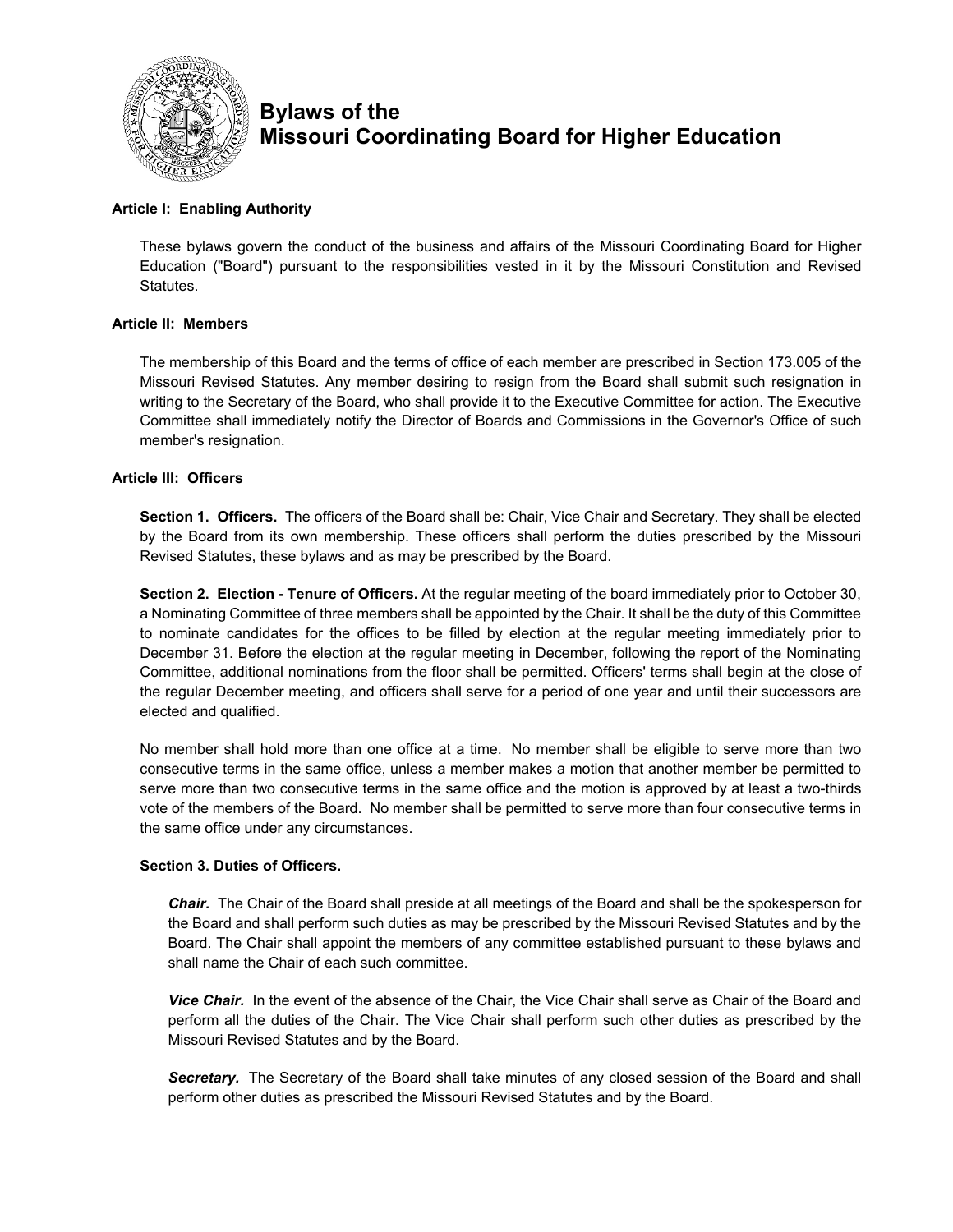#### **Article IV: Meetings**

**Section 1.** Meetings of the Board may be held at any place or places within the State of Missouri. The Board shall hold no less than four (4) regular meetings during each calendar year. Special or additional meetings may be called by the Chair or upon call of at least five (5) members of the Board. The purpose of the meeting shall be stated in the call.

**Section 2.** Meeting Agenda. The agenda and order of items on the agenda for all meetings of the Board shall be established by the Commissioner of Higher Education as the Board's chief administrative officer with the concurrence of the Board Chair. The committees of the Board, with the assistance and advice of the Department of Higher Education and Workforce Development (Department) employee supporting the respective committee, may recommend items for the agenda. Any Board member also may recommend items for the agenda. The agenda shall be developed and notice thereof made public in compliance with the applicable laws of the State of Missouri and any current or future policy or procedures adopted by the Board.

**Section 3.** Notice of Meeting. The notice of meeting and agenda shall be in accordance with the Missouri Revised Statutes.

**Section 4.** Absence at Meetings. If any member of the Board fails to attend any two consecutive regularly called meetings of the Board, or any three regularly called meetings in any calendar year, of which meetings the member shall have had due notice, unless such absences shall be caused by sickness or some accident preventing the member's presence (as defined in Article IV, Section 4.A) at the meetings, the Chair shall bring the matter to the attention of the Director of Boards and Commissions in the Governor's Office. For purposes of this Section, "regularly called meetings" shall include the four (4) regular meetings required under Article IV, Section 1 above, as well as the Board's summer retreat.

**Section 5.** Conduct of Meetings. A majority of the members of the Board shall constitute a quorum. Any act of the majority of the members present at any Board meeting at which a quorum is present shall be the act of the Board. Board members may participate in a meeting by means of conference telephone or similar communication equipment whereby all persons participating in or attending the meeting can communicate with each other, and participation in a meeting in this manner shall constitute presence in person at the meeting for all purposes.

All meetings of the Board and any Committee thereof must comply with the Missouri Revised Statutes on meetings of governmental bodies and maintenance of records by such bodies.

At all Board and Committee meetings, a staff member shall act as Recording Secretary. In the absence of a staff member, the Board or Committee shall designate a member to serve as Recording Secretary. Full and complete minutes shall be kept of each meeting and shall be submitted to Board members for review prior to the succeeding meeting.

Voting on all matters coming before the Board shall be voice vote. Except on those matters for which roll call votes are required by law, in all cases where the vote of the members present is unanimous, it shall be sufficient to indicate unanimity in the minutes of the proceedings. In all cases where the vote of the members present is not unanimous, the "ayes" and "nays" shall be separately entered upon the minutes. In the absence of such expression of dissent or an expression of abstention, a member of the Board who is present at any meeting in which action is taken on any matter shall be presumed to have assented to such actions unless, before the adjournment of the meeting, the member shall affirmatively request that the member's vote of "nay" be separately entered upon the minutes, or the member be recorded as not having voted.

The Board may meet for appropriate purposes in closed session. Any vote taken in closed session shall be deemed and retained confidential, subject to the closed meeting provisions the Missouri Revised Statutes.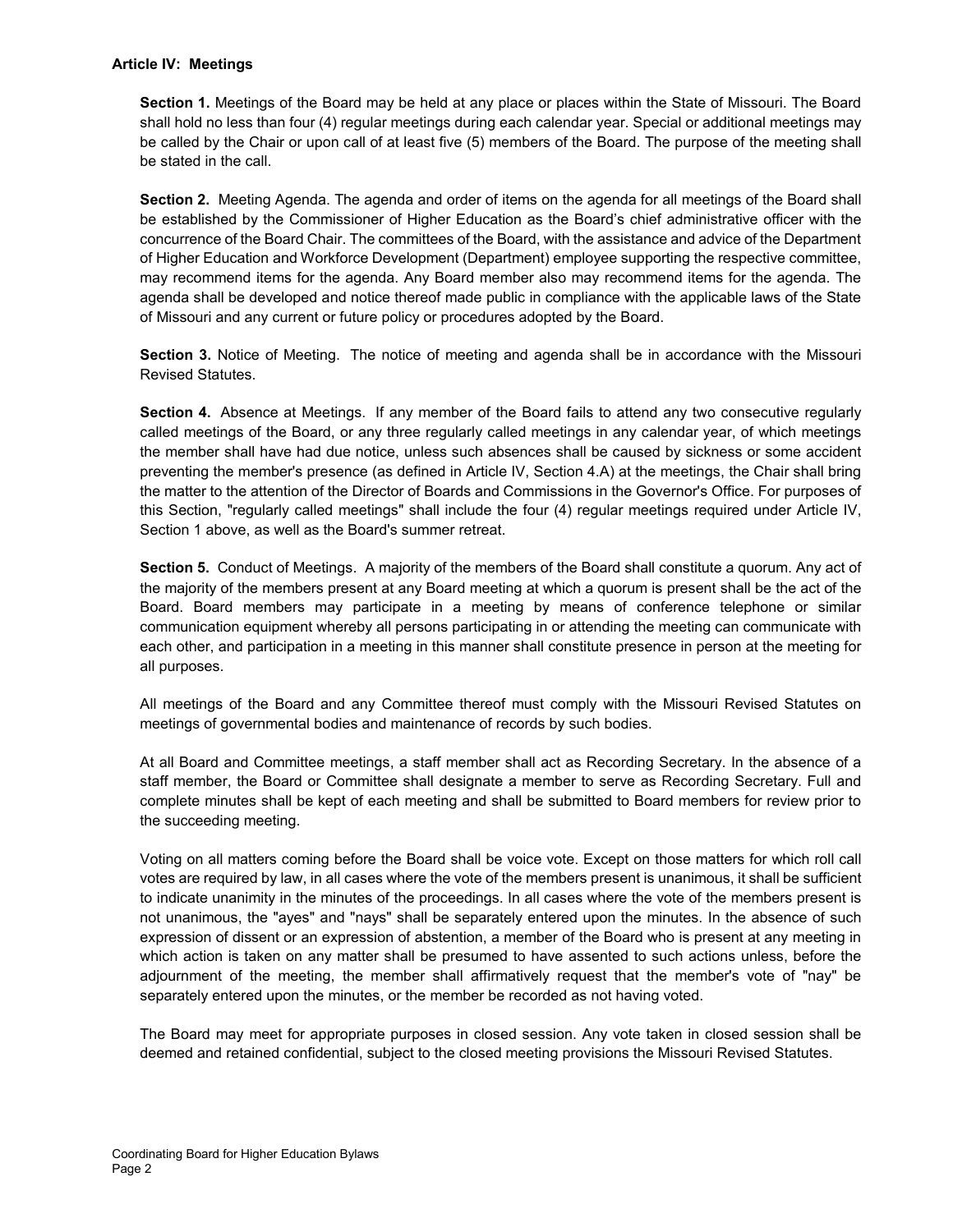#### **Article V: Committees**

**Section 1. Executive Committee.** An Executive Committee shall be established and composed of four Board members: Chair, Vice Chair, and Secretary of the Board and another member of the Board designated by the Chair. Such Executive Committee members shall hold office until their successors have been duly appointed.

The Executive Committee, when the Board is not in session, shall have the powers of the Board to take such action as the Executive Committee may deem to be in the best interests of the Board and the Department; provided, however, that such action shall be in accord with the provisions of these bylaws, and not in conflict with existing policies of the Board. A complete record of all actions of the Executive Committee shall be kept by the Secretary of the Board, and a copy of such record shall be provided to all members of the Board within seven days of any action by the Executive Committee. Actions of the Executive Committee may be ratified, approved, or modified at the next regular meeting of the Board, but any modification thereof shall be prospective only. If, at its next regular meeting, the Board takes no action on an Executive Committee action, the record of which was provided to the members of the Board prior to that regular meeting, such action shall be deemed ratified by the Board. The vote of any members on any question coming before the Executive Committee may be taken in person, by telephone, facsimile transmission, email or letter. Concurrence of three members shall constitute action of the Executive Committee.

The Board Chair shall serve as the Chair of the Executive Committee. Meetings of the Executive Committee may be called by the Chair of the Executive Committee or upon call of at least three members of the Committee. The Commissioner of Higher Education may also request that the Chair call a meeting of the Executive Committee. The purpose of the meeting shall be stated in the call.

**Section 2. Audit Committee.** An Audit Committee composed of three Board members shall be established. The Chair of the Board shall appoint the members of the Audit Committee and at the same time shall name the Chair of the Committee promptly after the regular meeting immediately prior to December 31 of each year. Committee members shall serve for a period of one year and until their successors are appointed and qualified.

The Audit Committee shall receive and review all audit reports pertaining to the Board and the Department and such other audit reports as may be referred to the Committee. The Committee shall report to the Board on the contents of the reports and shall follow up with the Commissioner of Higher Education and Department staff regarding resolution of any findings in the reports. The Committee shall report to the Board on the status of any such findings. The Committee shall perform such other duties as are specified in these bylaws or as directed by the Board.

**Section 3. Budget and Financial Aid Committee.** A Student Loan/Financial Aid Committee composed of three Board members shall be established. The Chair of the Board shall appoint the members of the Student Loan/Financial Aid Committee and at the same time shall name the Chair of the Committee promptly after the regular meeting immediately prior to December 31 of each year. Committee members shall serve for a period of one year and until their successors are appointed and qualified.

The Committee shall work with the Commissioner of Higher Education and Department staff on budget and financial aid issues as they arise and shall, as necessary, make reports to the Board on such activities. The Committee shall perform such other duties as are specified in these bylaws or as directed by the Board.

**Section 4. Academic Affairs and Workforce Needs Committee.** The Committee shall work with the Commissioner of Higher Education and Department staff on issues relating to academic programs and workforce needs and shall, as necessary, make reports to the Board on such activities. This should include collaboration with and support of the goals and objectives of the P-20 Council. The Committee shall perform such other duties as are specified in these bylaws or as directed by the Board.

**Section 5. Other Committees.** Such other committees, standing or special, shall be appointed by the Chair of the Board or the Executive Committee from time to time as deemed necessary to carry on the work of the Board. The Chair shall appoint the membership of such committees, which may, but need not, include members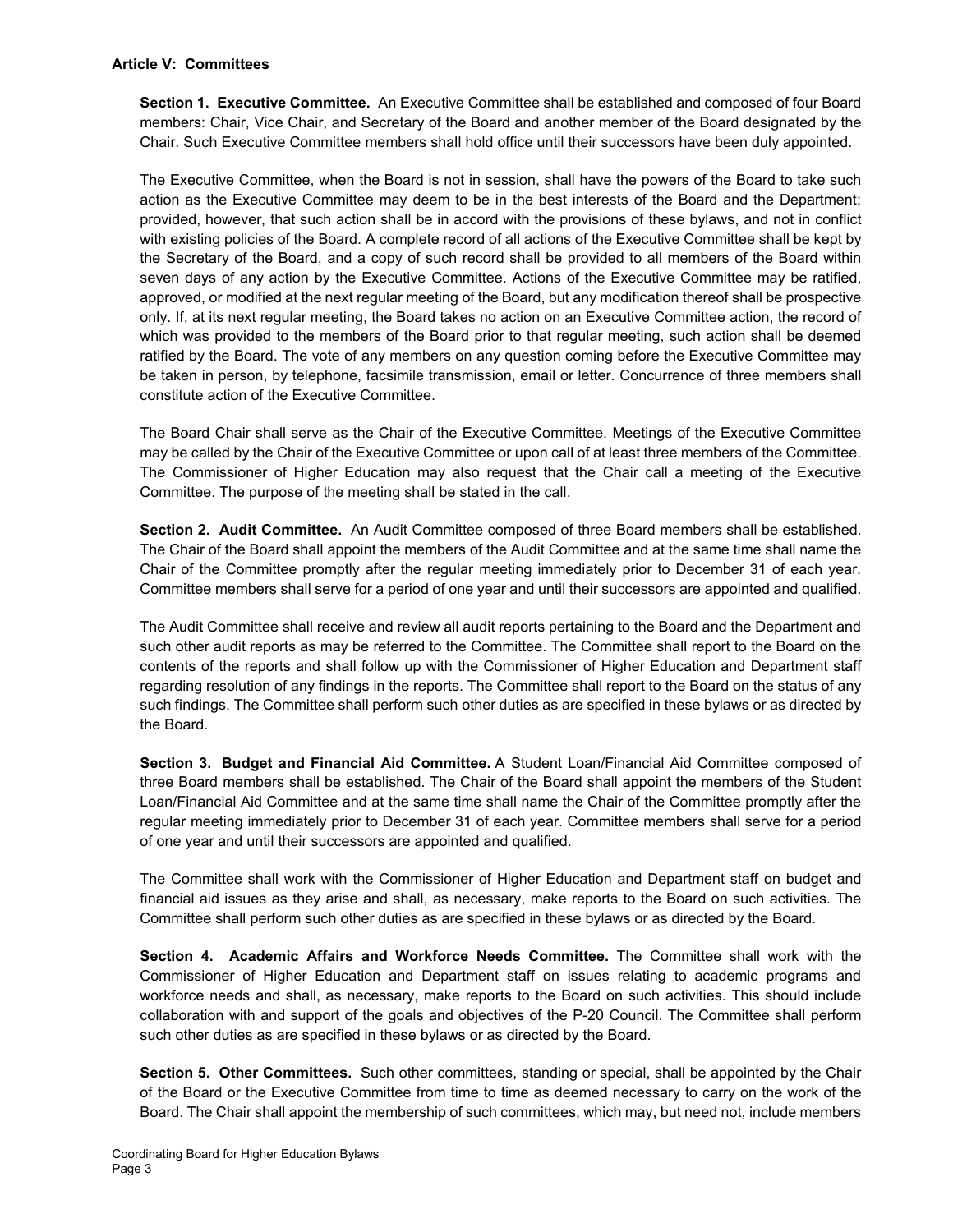of the Board, and shall designate the matters to be considered by said committees. The Chair shall be an ex officio member of all committees except the Nominating Committee.

#### **Article VI: Advisory Committees**

**Section 1. Presidential Advisory Committee.** Four times each year the Board shall meet with the Presidential Advisory Committee as established by the Missouri Revised Statutes. Such meetings shall enable the Presidential Advisory Committee to advise the Board of the views of the institutions on matters within the purview of the Board.

**Section 2. Proprietary School Advisory Committee.** The Board delegates responsibility to the Commissioner of Higher Education to meet with and receive reports from the Proprietary School Advisory Committee as established by the Missouri Revised Statutes.

## **Article VII: Conduct of Business and Affairs**

**Section 1.** Staff. The Board shall employ a Commissioner of Higher Education to serve at the pleasure of the Board. The Commissioner of Higher Education shall employ and determine the compensation of all such professional, clerical, and research personnel, including, where justified, specialists and/or consultants, as may be necessary to assist the Board in performing those duties outlined in the Missouri Revised Statutes. Except as otherwise expressly provided, all Department staff shall be subject to the supervision and direction of the Commissioner of Higher Education.

The Commissioner of Higher Education shall have such duties and responsibilities as prescribed by the Board, including:

- Assume general direction of the staff to help meet the objectives set forth by the Board.
- Serve as liaison with the presidents, chancellors, and chief executive officers of institutions in carrying out policy objectives promulgated by the Board.
- Follow and keep the Board advised of all federal and state legislation affecting the Board and its purposes and objectives.
- Issue reports of Board action.
- Prepare, review, analyze, and implement all budgets which are approved by the Board.
- Make recommendations to the Board concerning the purposes, objectives, and responsibilities of the Board.
- Assist the Chair in the release of all information concerning the Board.
- Perform such other duties as prescribed by the Board and/or bylaw.

**Section 2. Commissioner of Higher Education Search.** The Board shall act as a committee of the whole as a search committee, unless the Chair, as directed by the Board, establishes a special committee for the purpose of searching for and screening candidates. The Board may include outside consultants and other persons in the search and screening process provided, however, that only Board members shall vote on the selection of a Commissioner of Higher Education.

**Section 3. Evaluation of Commissioner.** The Board shall annually evaluate the performance of the Commissioner of Higher Education. The purpose of the evaluation shall be to establish a record of performance over a period of time, to identify strengths, and to determine areas where more attention may be needed.

**Section 4. Emeritus Designation.** The procedure for granting the title of "CBHE Member/Commissioner Emeritus/Emerita" shall originate with nomination by another member of the Coordinating Board for Higher Education or by the Commissioner of Higher Education. The title may be granted to any candidate who (1) holds the position of Board member for at least six years or Commissioner of Higher Education for at least five years; (2) has indicated the willingness or desire to receive emeritus status; and (3) whose contributions to Missouri higher education are recognized as exceptionally meritorious as determined by a majority of the other members of the Board (candidate abstaining).